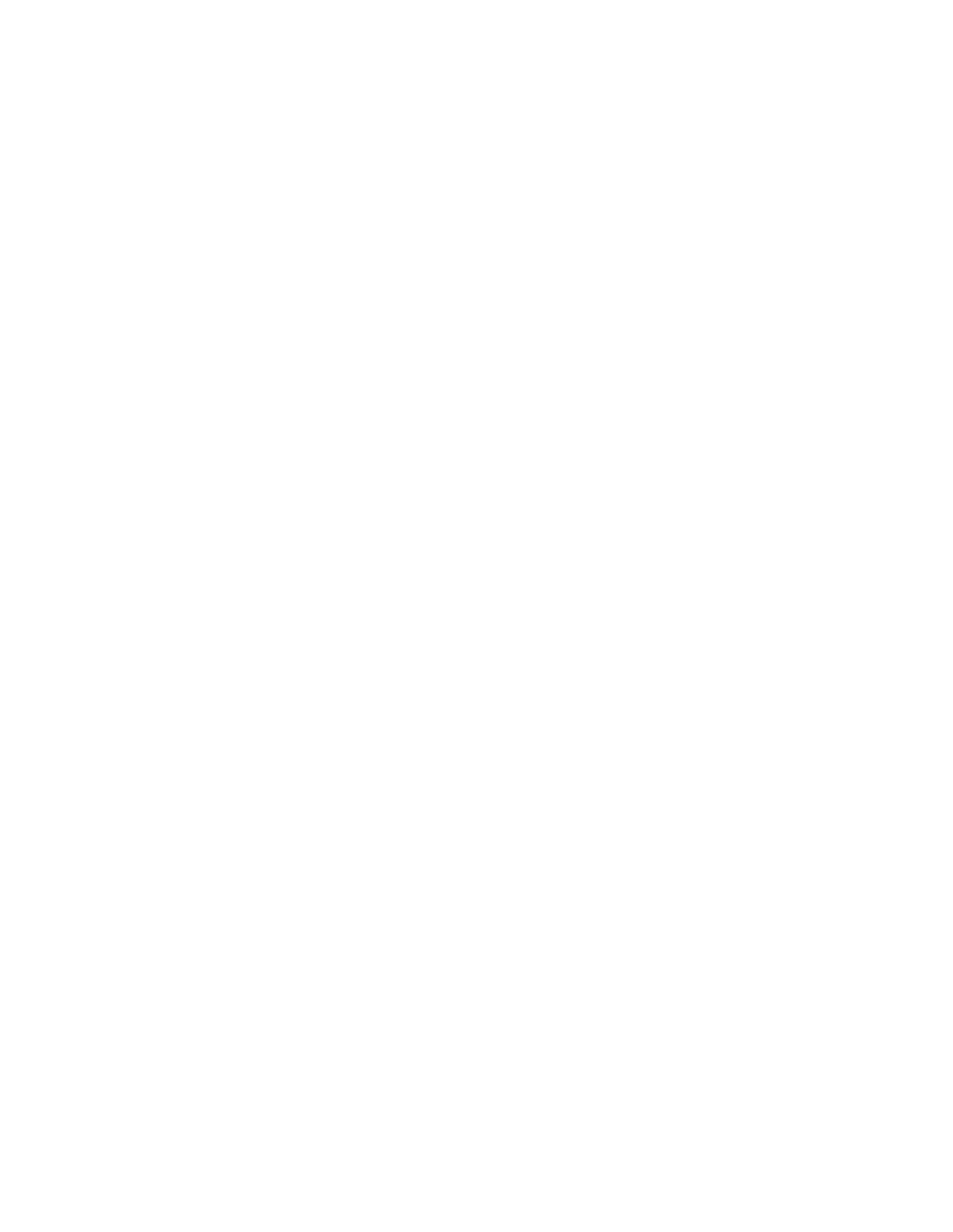## **Agenda**

- 5:00 pm Psalm Festival
- 6:00 pm Reception
- 6:30 pm Annual Meeting

Call to Order

Acceptance of Minutes from 2014 Annual Meeting

Dean's Report

Treasurer's Report

Committee Reports

Old Business

New Business

Election Report

Installation of Officers

Directions to the Executive Committee

Announcements

Adjournment

Old/New Executive Committee Meeting Monday June 1, 2015 7:00 PM St. Therese Parish, Garfield Heights.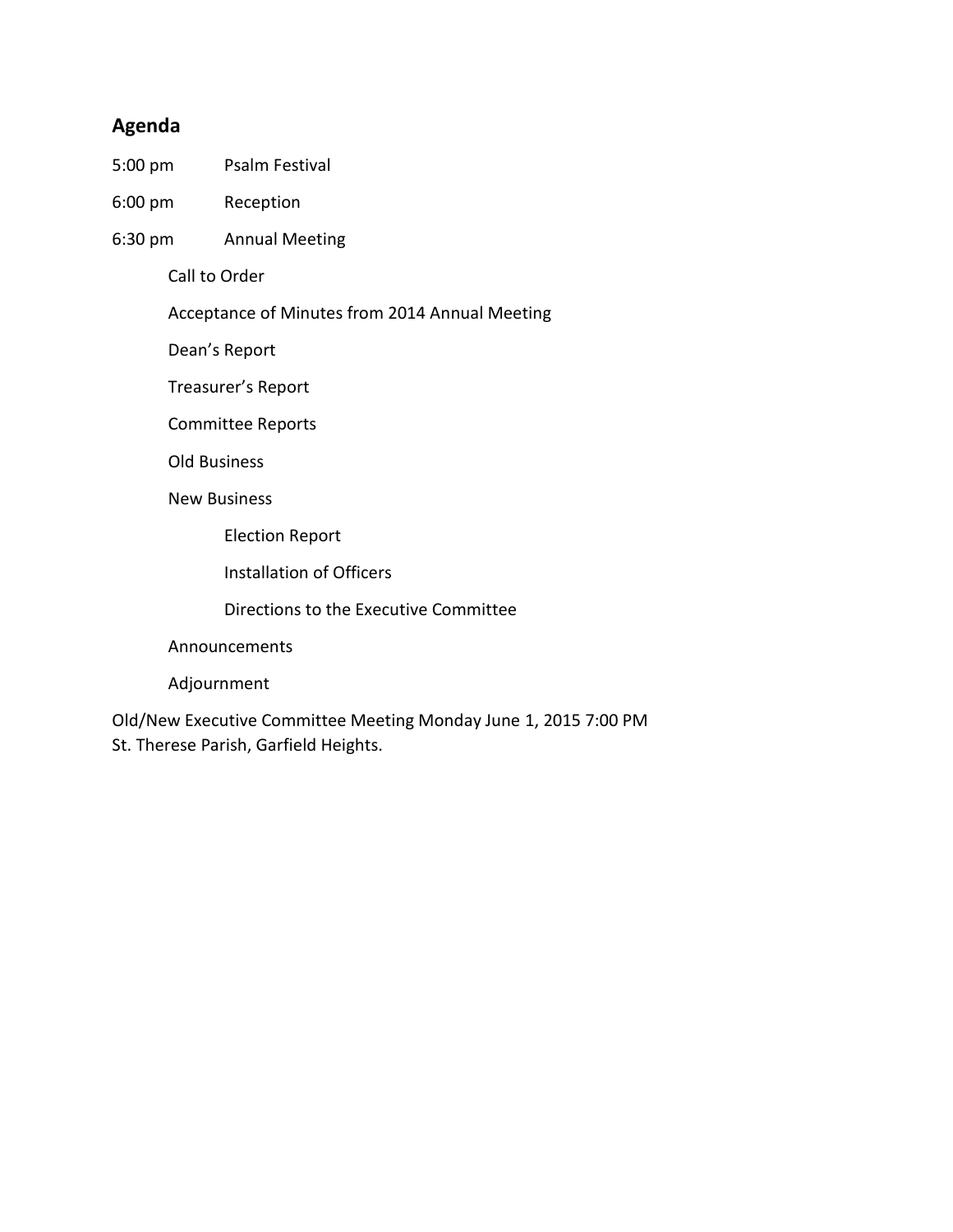## **AGO Cleveland Chapter**

Minutes Annual Meeting: May 18, 2014

Lakewood Congregational Church

*A progressive recital by members Paul Guyer, Brian Wentzel and Barbara MacGregor (with guest instrumentalists) preceded the reception/meeting.*

- I. Meeting called to order at 5:15. Members and guests introduced themselves, and copies of the Annual Report were distributed.
- II. Minutes from the 2013 Annual Meeting were noted in the Annual Report.
- III. Dean's Report (see details in printed report)
	- reinstatement process after the loss of non-profit status has been timeconsuming
	- dues collection process is changing (centralizing at AGO National)
	- chapter scholarship distribution has changed
	- Fern expressed her gratitude to all, especially officers and outgoing committee members
- IV. Treasurer's Report (see details in printed report)
	- $\bullet$  decline in membership = decline in income to the chapter
	- we often spend more than we take in (and change in dues collection will affect this)
	- Magellan fund account carries highest balance in years
	- Savings account earns a minimal amount new leadership may want to explore more beneficial options for this money
	- IRS non-profit filing fee was substantial (\$850)
	- perhaps the responsibility for maintaining non-profit status should be specified in Executive Committee documents
- V. Committee Reports
	- Barbara MacGregor (Sub-Dean/Program Committee) expressed her thanks to all who hosted events and were involved in programs this year
	- Scholarship Committee Report, Examinations Report, and Registrar's Report are included in the Annual Report.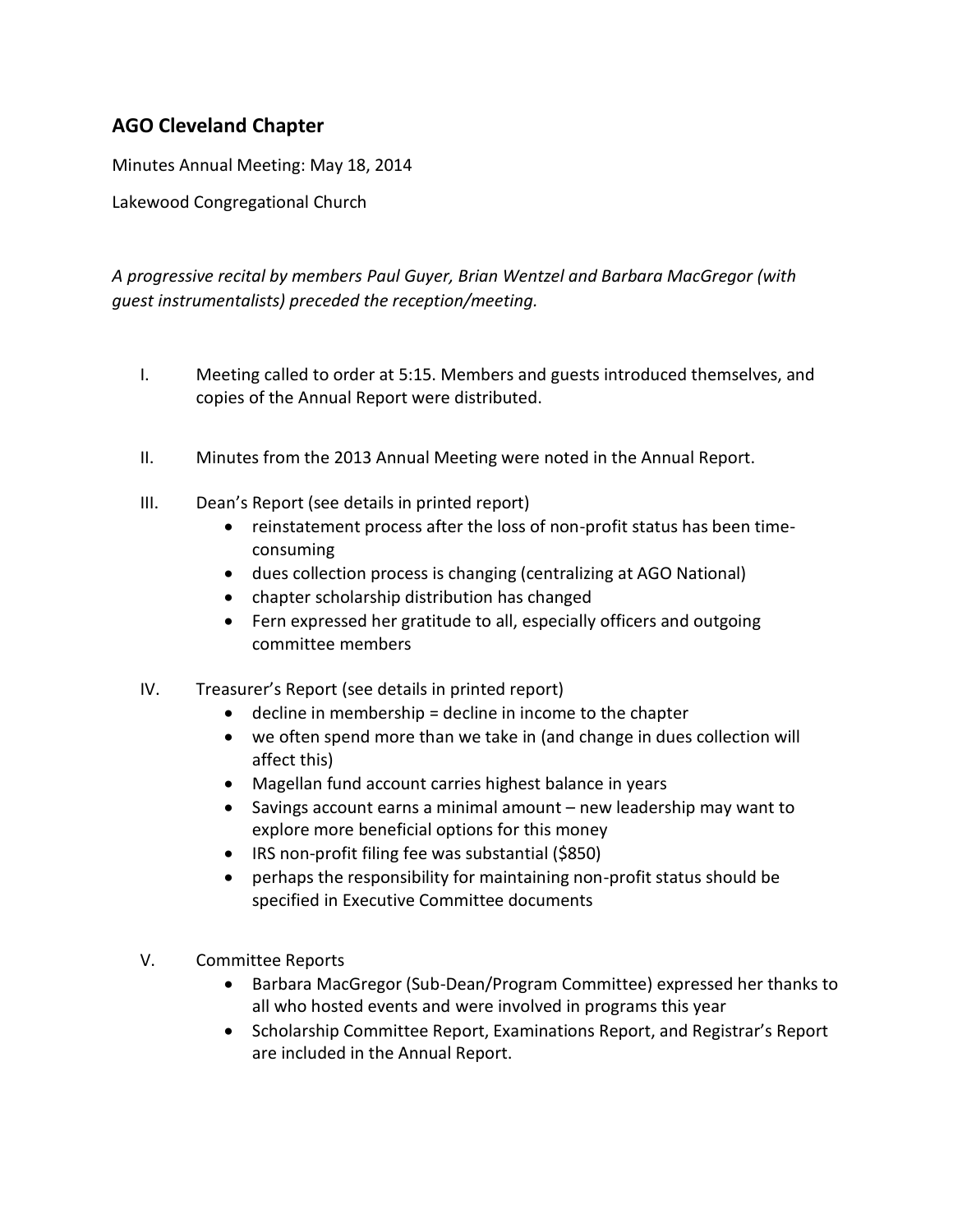- VI. Old Business (none)
- VII. New Business
	- Continuing and newly-elected leaders are listed in the Annual Report. New officers were installed, with the questioning of candidates and the membership. Paul Guyer, incoming Dean, gave a brief address, offering his thanks to the outgoing leadership team and mentioning the need to utilize technology and social media in service to the AGO mission.

#### VIII. Miscellaneous

- Max Bunker, host of the next Executive Committee meeting, indicated that the correct apartment number for his residence is 1408 (not 1418, as indicated in the Annual Report). The correct date of the meeting is Monday, June 2.
- Fern offered thanks to those members who prepared refreshments, and a drawing was held for the door prize. Meeting adjourned at 5:51.

Respectfully submitted by Meg Matuska, 5/20/14.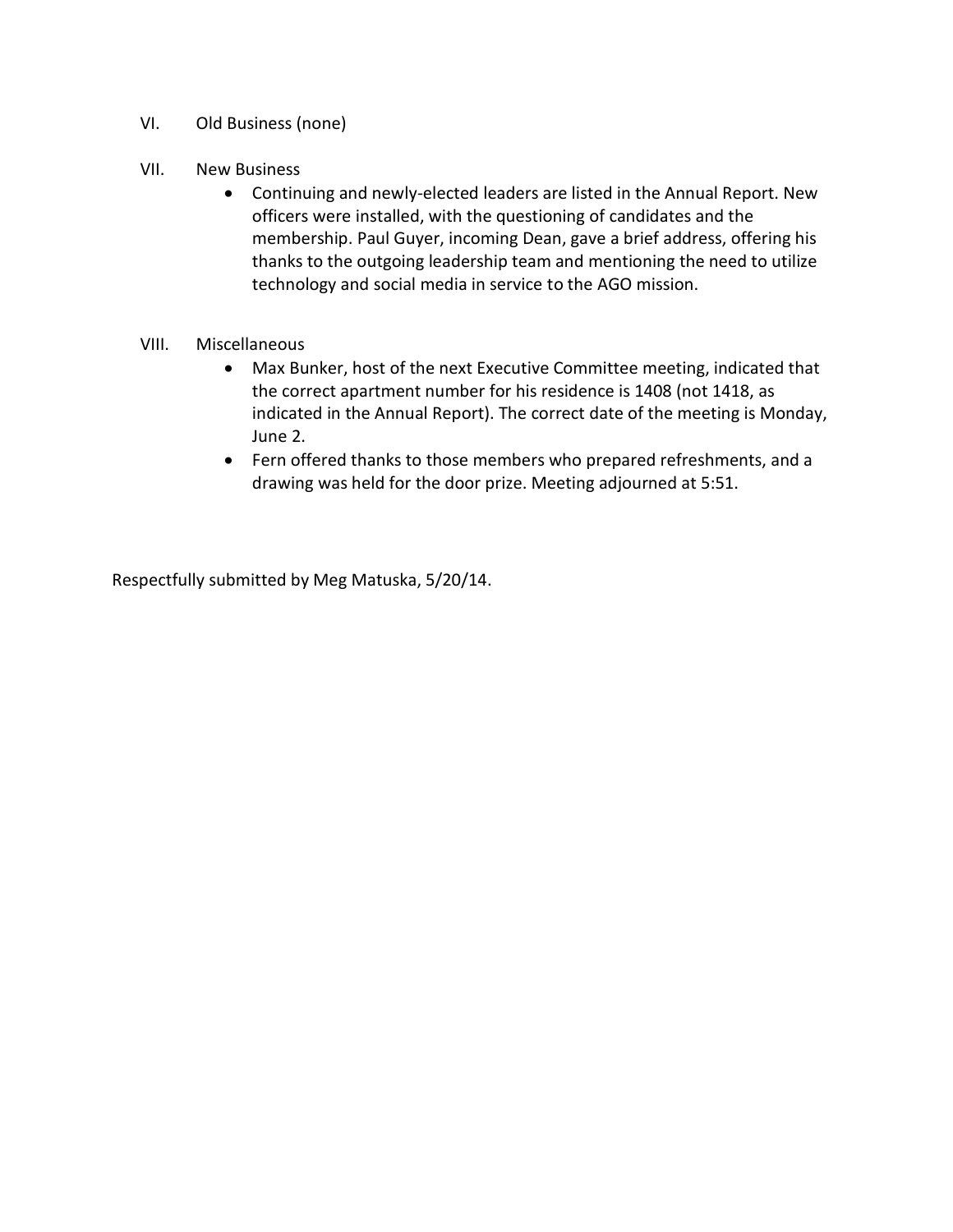## **Dean's Report**

It has been my privilege and pleasure to serve as your Dean this past year. It's been a real opportunity to meet and work with many wonderful and talented individuals and to be a part of a great organization.

I'm so grateful for the help of so many people who volunteered their time and talent this past year. They include:

- Tim Robson for his many hours spent putting out the Weekly Update every week.
- Matt Skitzki and the Program Committee, Barbara MacGregor, Carmen Massaro, Cliff Hill, and Bob Moncrief for putting together an outstanding schedule of events this past year.
- Don Jackson for keeping all our finances in good order.
- Jan Jones for taking the minutes for our meetings.
- Chris Toth for doing the work of the registrar during the challenging ONCARD transition.
- Bob Moncrief for hosting and coordinating the Quimby competition.
- Fern Jennings for leading the nominating committee and producing and excellent slate of candidates for this year.

The chapter had several achievements this year that I'm especially proud of. The first two on the list were initiated by Fern and were completed this year.

- Website the new website was implemented this fall with a very positive response.
- Restoration of IRS tax exempt status many hours of work from Fern and Don went into this.
- Facebook group a new discussion and posting group started this year, currently there are 26 members in this group.
- ONCARD we successfully weathered the transition and are now enjoying the benefits.
- Restoration of Pipedreams thanks to our anonymous benefactor Pipedreams is now once again on the air at 10:00 PM Sunday evenings on WCLV
- Quimby competition hosted a wonderful competition that highlighted the talent of two up and coming organists.
- Reaching out to students visited Todd Wilson's studio to reach out on behalf of the chapter. I hope to do more this fall and visit Oberlin, BW, Kent, and U of Akron.

It's been challenging to keep up with writing a weekly article for the newsletter, keeping the website calendar up to date, and responding to emails and phone calls. Out of curiosity I counted well over 800 email messages received and sent during the past year.

At the January meeting of the Executive Committee we brainstormed challenges and opportunities for our chapter over the next five years. Our thoughts and ideas clustered around two areas, diversity and communication. The AGO is not unlike our society in general in that regard. We need to keep our organization welcoming and helpful to people of all ages, differing tastes, differing musical abilities, different denominational affiliations, different cultural and ethnic backgrounds, the list goes on. Technology has radically changed the way we communicate. We need to take full advantage of the opportunities this presents. At that meeting in January committee member Barbara MacGregor was able to "attend" the meeting from Florida via Skype on a laptop in the meeting room. A first as far as I know.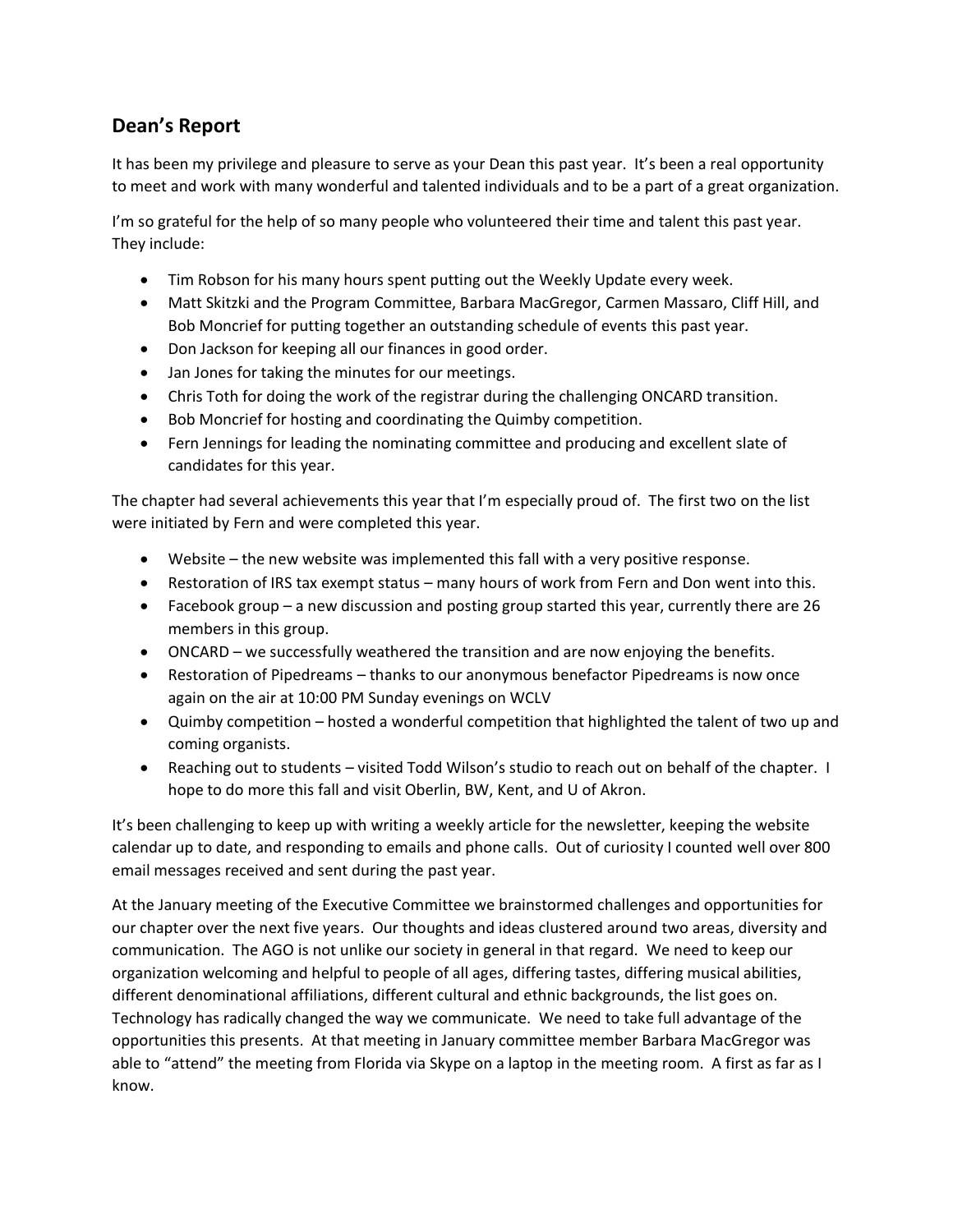Thanks are due to outgoing executive committee members Clifford Hill, Patrick Wickliffe, and Christopher Toth. Your service, hours, talent, and wisdom shared are greatly appreciated.

I'm proud of our chapter, its officers, and its members for their many efforts to advance the mission of the AGO. As a reminder and focus for us -

*The mission of the American Guild of Organists is to enrich lives through organ and choral music.*

*To achieve this, we:*

- *Encourage excellence in the performance of organ and choral music;*
- *Inspire, educate, and offer certification for organists and choral conductors;*
- *Provide networking, fellowship, and mutual support;*
- *Nurture future generations of organists;*
- *Promote the organ in its historic and evolving roles; and*
- *Engage wider audiences with organ and choral music.*

With gratitude,

Paul Guyer

#### **Continuing Executive Committee Members**

*Term Expires 2016* Annie Kaschube Grant Wiswell Carol Wipper

*Term Expires 2017* Barbara MacGregor James Leek Brian Wentzel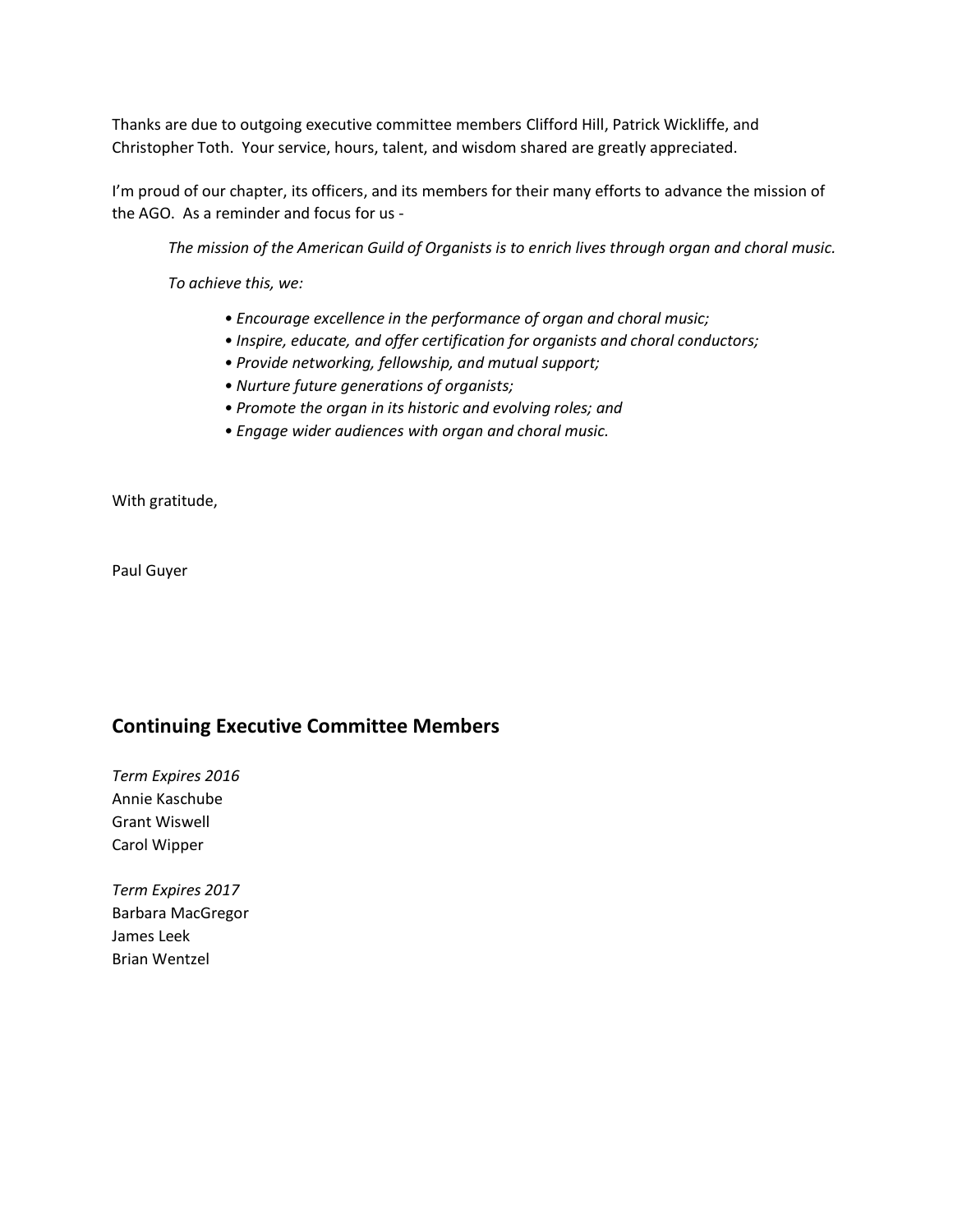#### **TREASURER'S REPORT**

Donald Jackson

April 26, 2015

The Executive Committee has done an excellent job this year as guardians of Cleveland Chapter resources. Like many membership organizations, we are seeing a decline in our numbers which means a decline in funding. We continue to cosponsor public organ concerts with members' churches so that funds are available for educational and other events. The cost of a single public concert is equal to our full spending budget for one year. It is commendable that the Executive Committee has provided a variety of programs by balancing the utilization of volunteer and financial resources.

One example of this relates to the projection system allocated in this year's budget. Originally, we allocated \$1,700 to purchase equipment to use at concerts where the organist is not visible to the audience. Before the first concert we found a company that provides this service at a very reasonable rate and decided to go this route instead as it would require less effort by member volunteers.

The implementation of the ONCARD membership renewal program has made my job much easier. Having worked in IT and knowing that software to replace our paper driven renewal process was available back in the 1990's, I was pleased to see this implemented. It will be a useful tool for chapter members and executive committees. The learning curve on the software was minimal. It has significantly reduced the amount of paper that is shuffled and filed and cut trips to the bank.

Our Fidelity investment account has done well this year, rising to a market value of \$30, 629. This is a more than \$3,000 increase and the highest value in the past 10 years. The basis is proceeds from a convention that Cleveland Chapter hosted. Past Executive Committee votes have limited use of these funds to pay for scholarship and competition awards. The limited use is a common practice in non-profits.

The accompanying reports are for the end of the last fiscal year were approved by the executive committee and filed with national. I have also included a year-to-date income statement for the current fiscal. The large dollar amounts in the Other Income and Expense lines relate to a donation received to pay for a one year broadcast of Pipedreams on WCLV. Feel free to ask questions about other items.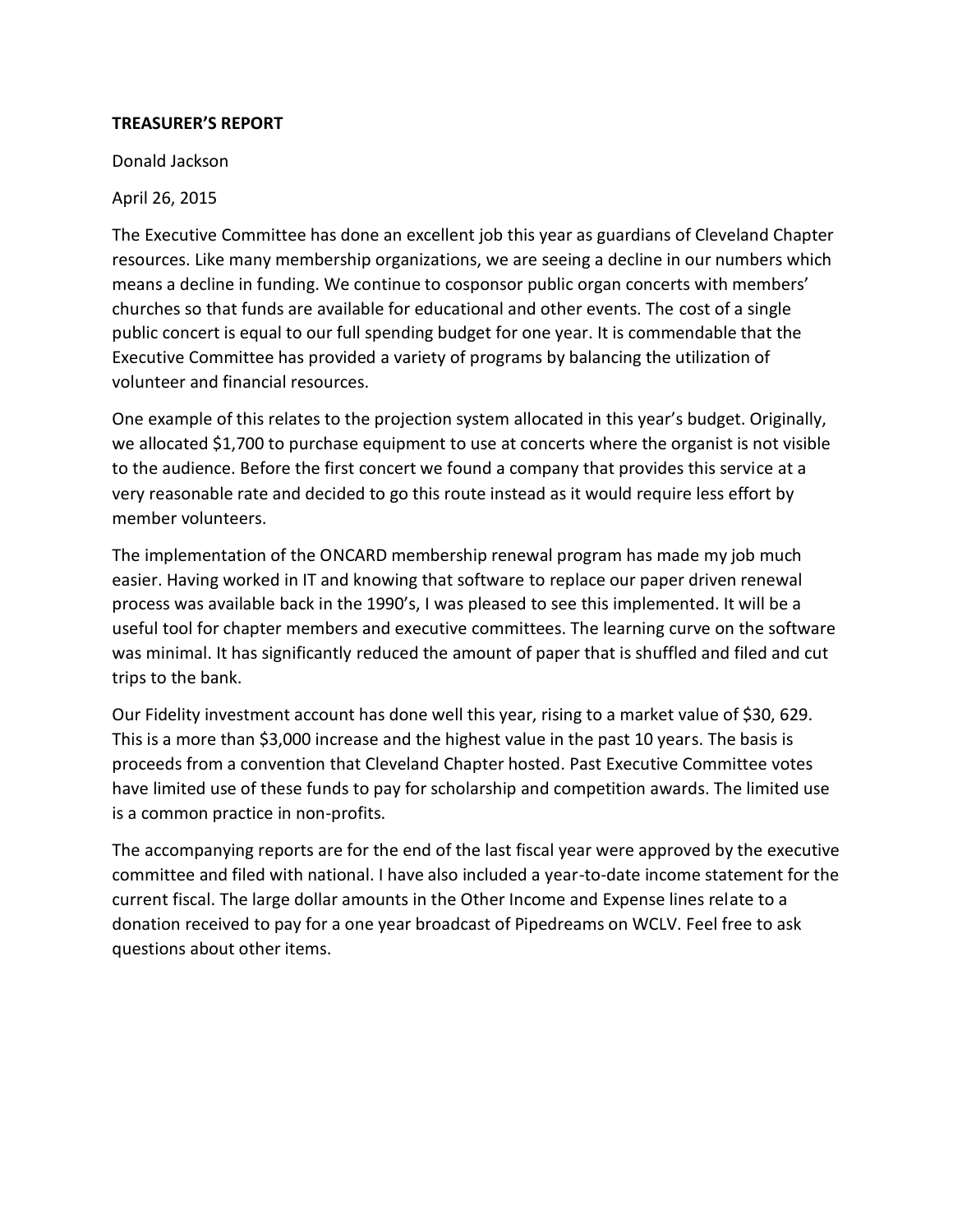## **CLEVELAND CHAPTER, AGO**

### **Income Statement June 1 through June 30, 2014**

|                                                          | <b>This Period</b> | 2013-14<br>Total \$ | 2013-14<br><b>Budget</b> | <b>Notes</b>     |
|----------------------------------------------------------|--------------------|---------------------|--------------------------|------------------|
| <b>INCOME</b>                                            |                    |                     |                          |                  |
| Membership Dues                                          |                    | 12,037.00           | 12,000                   |                  |
| Fees/Donations at Programs                               |                    | 0.00                | 0                        |                  |
| <b>Advertising Fees</b>                                  |                    | 855.00              | 1,000                    |                  |
| Interest/Dividends                                       | 221.33             | 396.21              | 0                        |                  |
| Other                                                    |                    | 246.00              | 0                        |                  |
| <b>AGO National Reimburs.</b><br><b>Dedicated Income</b> |                    | 204.95              | 100                      |                  |
| <b>Programming Gifts</b>                                 |                    | 0.00                | 300                      |                  |
| <b>Recital Gifts</b>                                     |                    | 0.00                | 0                        |                  |
| Scholarship Gifts                                        |                    | 713.00              | 500                      |                  |
| <b>Competition Gifts</b>                                 |                    | 0.00                | 0                        |                  |
| <b>TOTAL INCOME</b>                                      | 221.33             | 14,452.16           | 13,900                   |                  |
| <b>EXPENSES</b>                                          |                    |                     |                          |                  |
| Dues to National/duals                                   |                    | 6,709.00            | 6,701                    |                  |
| <b>Chapter Programs</b>                                  |                    | 2,147.18            | 3,000                    |                  |
| Newsletter                                               |                    | 9.20                | 75                       |                  |
| Office/ Misc. Admin.                                     |                    | 301.42              | 450                      |                  |
| Dean's Expense                                           |                    | 0.00                | 100                      |                  |
| <b>AGO Exams</b>                                         | 284.52             | 317.44              | 100                      | to be reimbursed |
| Other/Contingency                                        | 2,550.00           | 3,500.00            | 0                        | new website      |
| Website                                                  |                    | 0.00                | 100                      |                  |
| <b>AGO Annual Fund</b>                                   |                    | 500.00              | 500                      |                  |
| Scholarships                                             |                    | 0.00                | 1,500                    |                  |
| <b>Quimby Competition</b>                                |                    | 0.00                | 0                        |                  |
| Exam Incentives                                          |                    | 200.00              | 500                      |                  |
| Yearbook                                                 |                    | 875.98              | 1,000                    |                  |
| <b>TOTAL EXPENSE</b>                                     | 2,834.52           | 14,560.22           | 14,026.00                |                  |
| <b>NET INCOME</b>                                        | $-2,613.19$        | $-108.06$           | $-126.00$                |                  |
| <b>Transfers from Investments</b>                        | 4,850.00           | 4,850.00            | $\boldsymbol{0}$         |                  |
| <b>ADJUSTED NET INCOME</b>                               | 2,236.81           | 4,741.94            | $-126$                   |                  |

| <b>Account Balances</b>      | 6/30/2014 |
|------------------------------|-----------|
| Checking                     | 3,829.05  |
| Savings                      | 4,958.15  |
| <b>Fidelity Market Value</b> | 27,303.11 |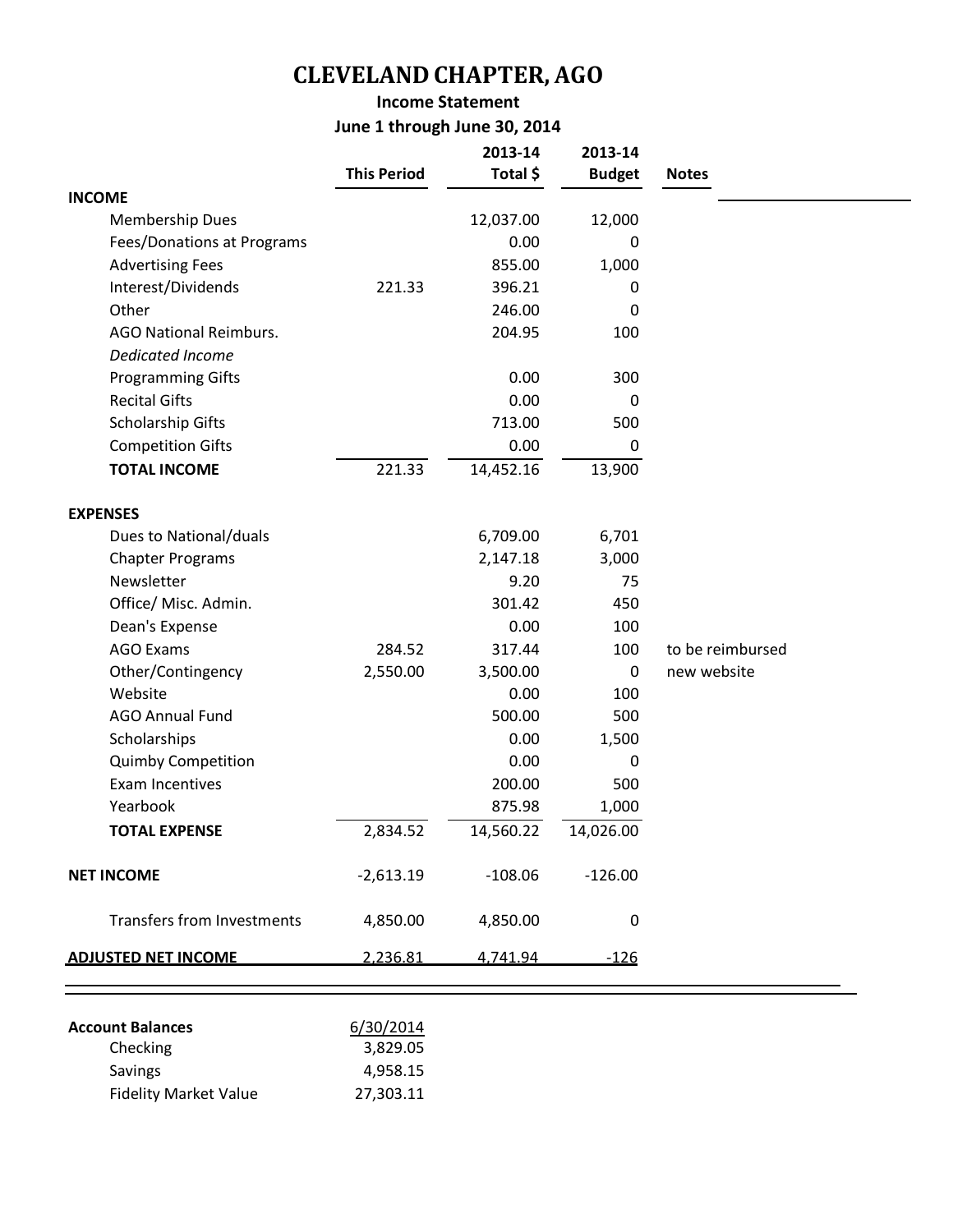## **CLEVELAND CHAPTER, AGO**

### **Income Statment July 1, 2014 - April 24, 2015**

|                            |                                   | 2014-15         | 2014-15      |
|----------------------------|-----------------------------------|-----------------|--------------|
|                            |                                   | Year-to-Date \$ | Budget \$    |
| <b>INCOME</b>              |                                   |                 |              |
|                            | <b>Membership Dues</b>            | 4,487.50        | 4,900        |
|                            | Fees/Donations at Programs        | 600.00          | 0            |
|                            | <b>Advertising Fees</b>           | 615.00          | 750          |
|                            | Interest/Dividends                | 0.26            | 0            |
|                            | Other                             | 1,825.00        | 200          |
|                            | <b>AGO National Reimburs.</b>     | 384.52          | 200          |
|                            | <b>Dedicated Income</b>           | 0.00            | 0            |
|                            | <b>Programming Gifts</b>          | 143.00          | 0            |
|                            | <b>Recital Gifts</b>              | 0.00            | 0            |
|                            | Scholarship Gifts                 | 45.00           | 500          |
|                            | <b>Competition Gifts</b>          | 0.00            | 0            |
|                            | <b>TOTAL INCOME</b>               | 8,100.28        | 6,550        |
| <b>EXPENSES</b>            |                                   |                 |              |
|                            | Dues to National/duals            | 220.00          | 200          |
|                            | <b>Chapter Programs</b>           | 1,012.08        | 600          |
|                            | Newsletter                        | 0.00            | 50           |
|                            | Office/ Misc. Admin.              | 121.75          | 400          |
|                            | Dean's Expense                    | 0.00            | 100          |
|                            | <b>AGO Exams</b>                  | 0.00            | 200          |
|                            | Other/Contingency                 | 2,630.00        | 850          |
|                            | Website                           | 2,425.00        | 525          |
|                            | <b>AGO Annual Fund</b>            | 0.00            | 500          |
|                            | Scholarships                      | 575.00          | 1,000        |
|                            | <b>Quimby Competition</b>         | 1,150.00        | 1,150        |
|                            | <b>Exam Incentives</b>            | 0.00            | 500          |
|                            | Yearbook                          | 769.09          | 1,000        |
|                            | <b>Projector for Concerts</b>     | 400.00          | 1,700        |
|                            | <b>TOTAL EXPENSE</b>              | 9,302.92        | 8,775.00     |
| <b>NET INCO VIE</b>        |                                   | $-1,202.64$     | $-2,225.00$  |
|                            | <b>Transfers from Investments</b> | 2,000.00        | 3,600        |
| <b>ADJUSTED NET INCOME</b> |                                   | 797.36          | <u>1,375</u> |
| <b>Account Balances</b>    |                                   |                 |              |
|                            | Checking                          | 3,391.42        |              |
|                            | Savings                           | 4,958.42        |              |
|                            | <b>Fidelity Market Value</b>      | 30,629.00       |              |
|                            |                                   |                 |              |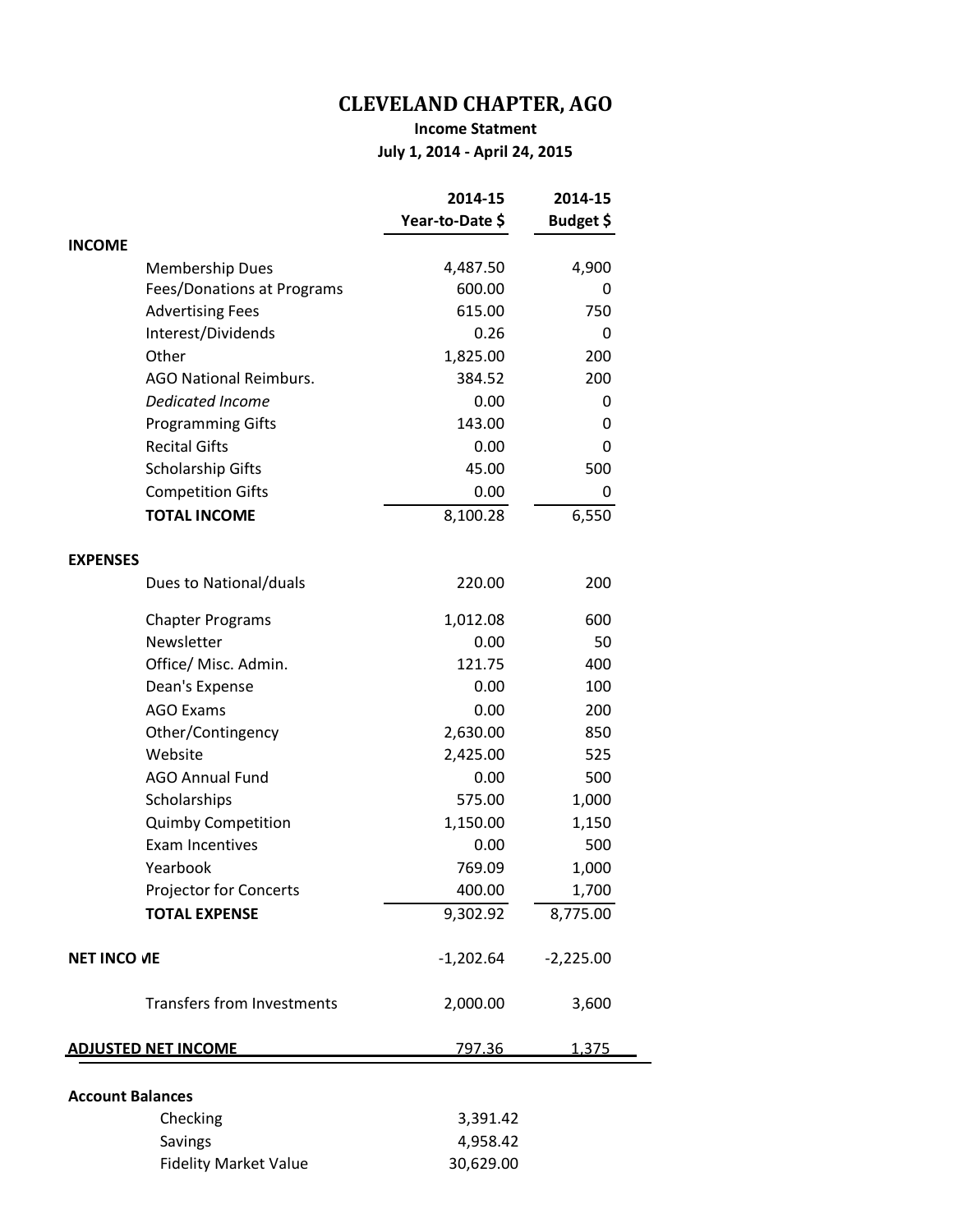## **CLEVELAND CHAPTER, AGO BALANCE SHEET June 30, 2014**

| <b>Assets</b>                             |        |
|-------------------------------------------|--------|
| Cash Checking                             | 3,829  |
| Savings                                   | 4,958  |
| Fidelity Investments (cost basis)         | 24,836 |
| Market Value                              | 27,303 |
| Receivable: Exam reimbursements           | 285    |
| <b>Prepaid National Dues</b>              | 145    |
| <b>Total Assets</b>                       | 34,052 |
| <b>Liabilities</b>                        |        |
| New Website final installment             | 2,425  |
| Member dues received for                  |        |
| subsequent fiscal year                    | 48     |
| <b>Scholarship Donations</b>              | 0      |
| Member donations for 2014-15              | 0      |
| <b>Total Liabilities</b>                  | 2,473  |
| <b>Fund Balance:</b>                      |        |
| <b>Beginning Fund Balance</b>             | 31,687 |
| Operating Income or (Excess Expense)      | $-108$ |
| <b>Fund Balance</b>                       |        |
| Net Fund Balance                          | 31,579 |
| <b>Total Liabilities and Fund Balance</b> | 34,052 |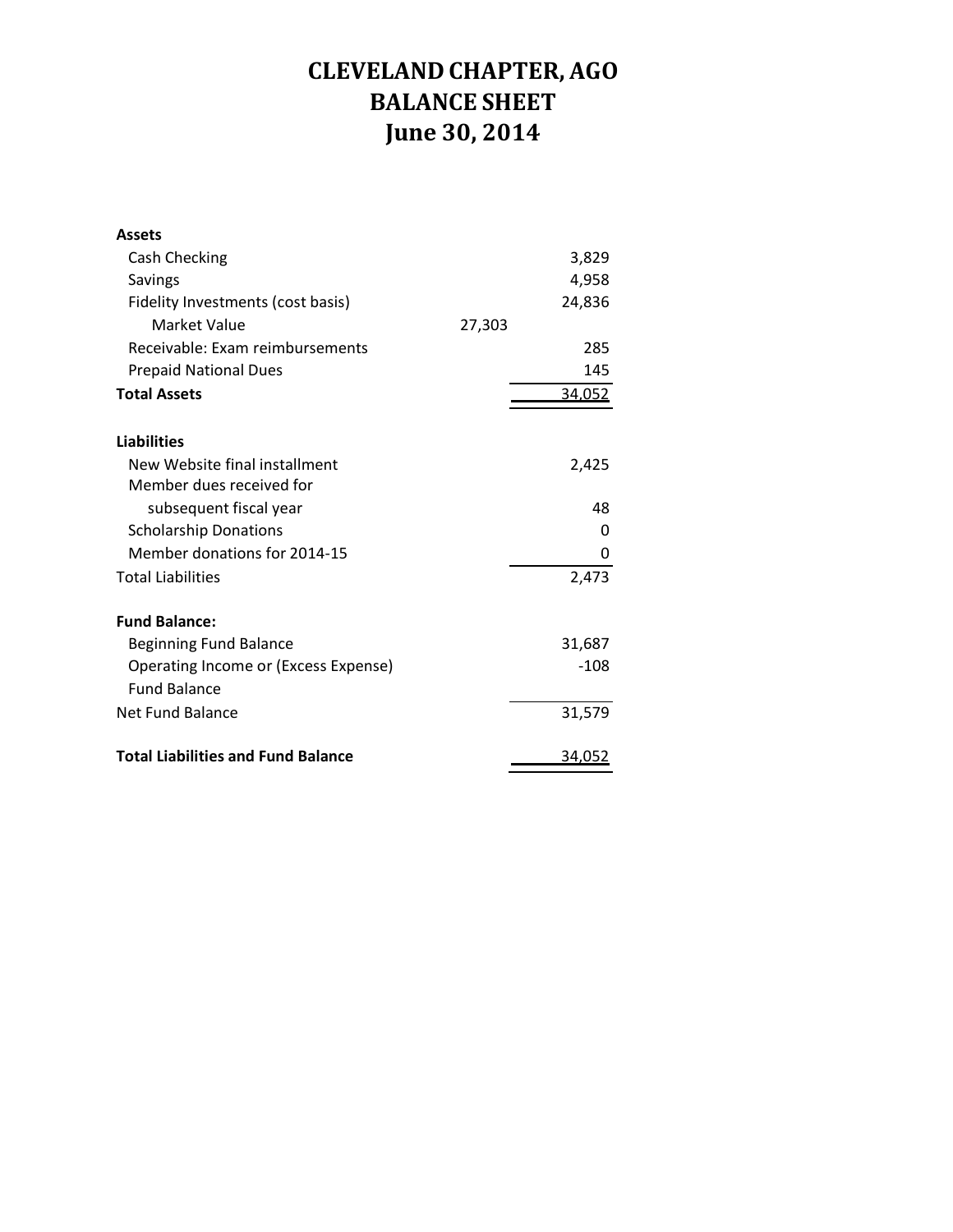## **Sub Dean's Report 2015**

We kicked off the year on a crisp final summer day with a picnic on the Lake Erie shore. Don Shultzaberger graciously hosted 59 members in his lovely Lakewood home. We continued in October with a choral anthem reading session at Church of the Gesu in University Heights.

Dr. Roberta Gary educated us in Body Mapping in a masterclass at Church of the Covenant. She explained to a diverse group of college students and professionals what musicians need to know about movement and the body. Later that month, NYACOP winner Jonathan Rudy gave an outstanding performance at St. John's Cathedral.

We celebrated the New Year with an Epiphany Party at the home of our dean Paul Guyer (where I discovered our shared passion for Lego blocks). Twelve members braved a fierce snowstorm to party!

Robert Moncrief hosted the Quimby Competition in February at Fairmount Presbyterian Church. The competitors were Cory Burris, sophomore at Oberlin and student of Jonathan Moyer, from Phoenix Arizona and Garrett Law, sophomore at CIM and student of Todd Wilson, from Sylvania Ohio. Mr. Law placed first and Mr. Burris second. Congratulations!

James O'Donnell, Organist and Master of the Choristers of Westminster Abbey, performed at St. Paul's Episcopal Church in March. By all accounts the performance was masterful. We ended the season with a Psalm Festival hosted by Jonathan Moyer, followed by our Annual Meeting.

As in all years, the Program Committee sought high quality and balance. We had events on the east side, west side, and downtown. We had social events, educational events, and performances. We had students, professionals, and fans. Thank you to the Program Committee, Barbara MacGregor, and David von Behren, for their guidance in program matters and to Cleveland chapter members who served as hosts or contact persons for the year's events. It takes the work of a full chapter to have quality programming and I enjoyed working with everyone. It was a very good year!

Matt Skitzki, Sub-Dean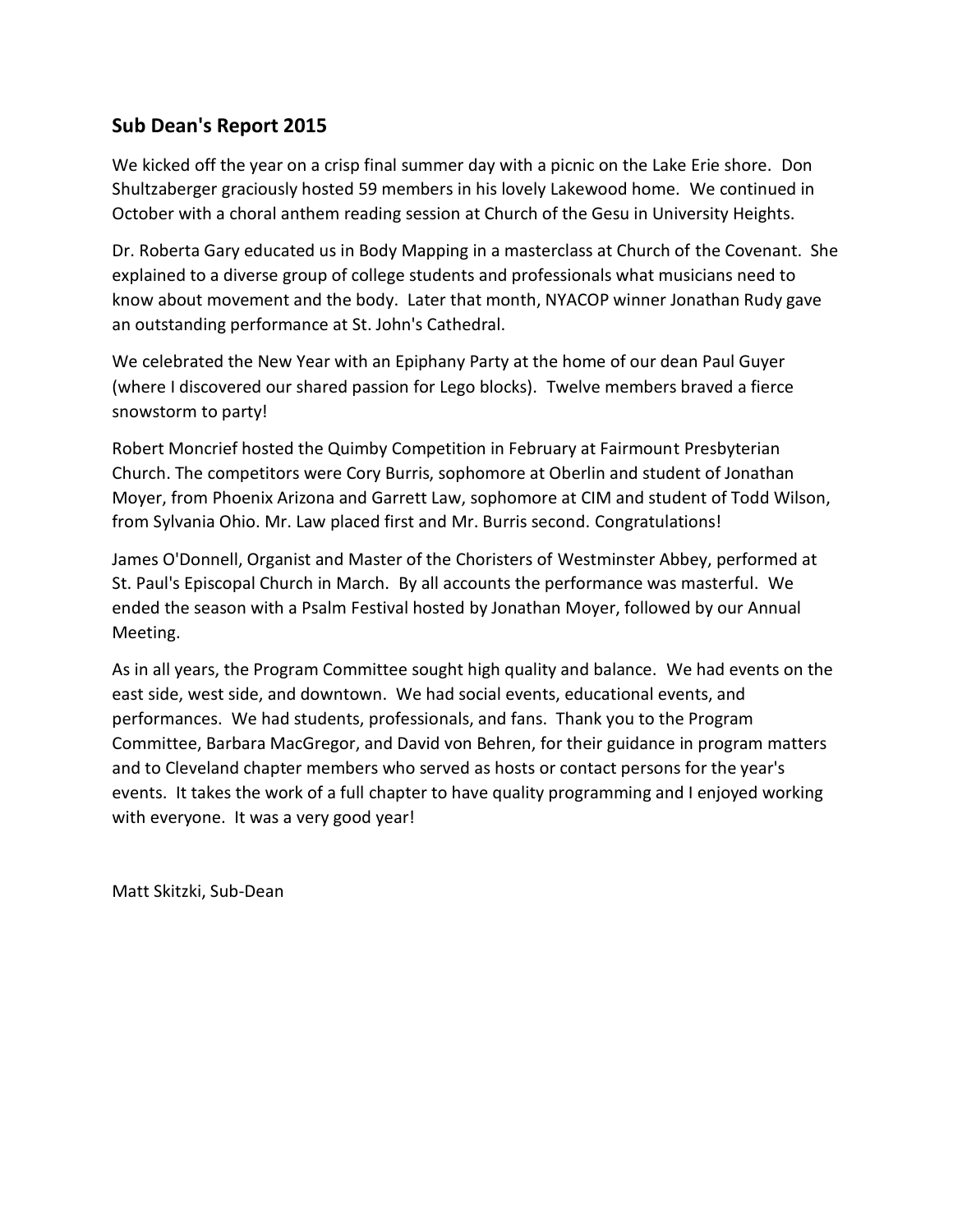## **Examinations Report**

There were no applicants for either the service playing or CAGO exams in the fall of 2014. The Cleveland Chapter will administer 4 CAGO exams in May 2015. Two candidates have registered as students, one candidate has registered as a member and one as a non-member. For the spring 2015 testing period, there were no applications for service playing. As a regional center, we also had no applicants for the AAGO or FAGO exams in this time frame.

Ginny Roedig, Education and Exams Coordinator

## **Quimby Competition Report**

The Quimby Competition was held on Saturday February 28, 2015 at Fairmount Presbyterian Church, Cleveland Heights. The competitors were Cory Burris, sophomore at Oberlin and student of Jonathan Moyer, from Phoenix, Arizona and Garrett Law, sophomore at CIM and student of Todd Wilson, from Sylvania, Ohio. Mr. Law placed first and Mr. Burris second. Mr. Burris played Bach's Trio Sonata VI in G Major (Vivace, Lento), Toccata from Boellmann's Suite Gothique, and Wadsworth's Variations on an Old American Tune. Mr. Law played Bach's Trio Sonatas V in C Major (Allegro, Largo), Franck's Choral III in A Minor, and also Wadsworth's Variations on an Old American Tune. The candidates also each played a hymn with the audience singing along. Judges Nicole Keller, Timothy Robson, and Anne Wilson were challenged to make a decision between two very strong candidates. Mr. Law will compete on the regional level at Indianapolis this summer.

Robert Moncrief, Coordinator for the chapter Quimby competition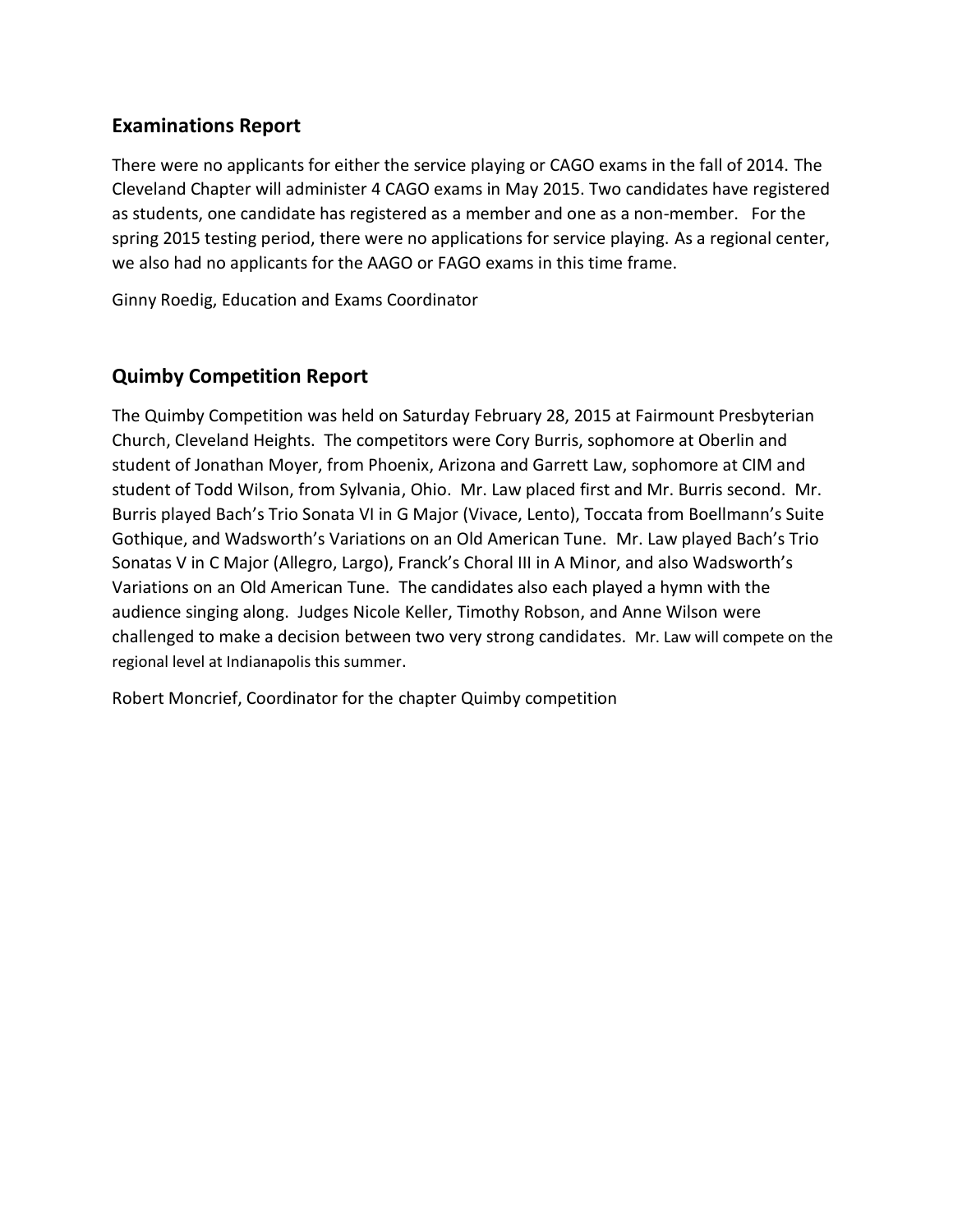We have 144 members as of April 15, 2015.

Our membership is split into the following categories:

|                            | 2014-15  | 2013-14 | 2012-13 | 2011-12 | 2010-11 |
|----------------------------|----------|---------|---------|---------|---------|
| <b>MEMBERSHIP CATEGORY</b> |          |         |         |         |         |
| Regular                    | 65       | 74      | 77      | 87      | 98      |
| Special                    | 51       | 50      | 56      | 62      | 58      |
| Student                    | 6        | 4       | 5       |         | 10      |
| Partner                    | 3        | 3       | 3       | າ       | 3       |
| Dual                       | 5        | 5       | 5       | 8       | 8       |
| <b>Student Dual</b>        | $\Omega$ | 4       |         |         | 2       |
| <b>Chapter Friends</b>     | 10       | 13      | 17      | 10      | 13      |
| Honorary                   | 4        | 4       | 4       | 3       | 3       |
| <b>TOTAL</b>               | 144      | 157     | 168     | 179     | 195     |

Our Honorary Members are:

Tony Bianchi Karen McFarlane Holtkamp Karel Paukert Todd Wilson

The following members passed away during the year:

Ginny Mitchell

Christopher Toth, Registrar